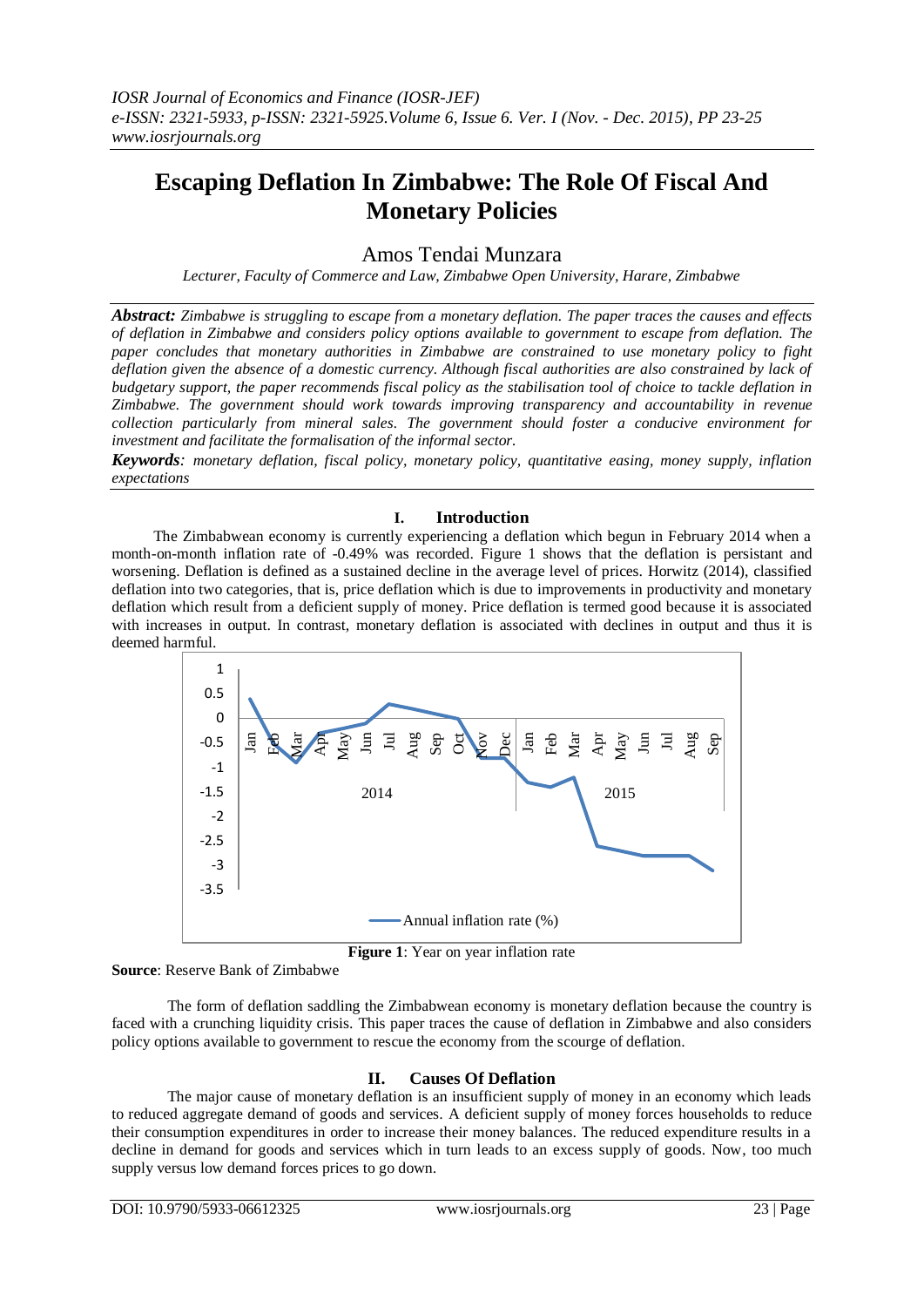Local economists do not quite agree on the causes of Zimbabwe's deflation. Some economists, notably the Reserve Bank of Zimbabwe governor Dr John Magunja, attribute the deflation to a self-correction of commodity prices arguing that upon adoption of the multicurrency system in 2009, the price of most goods and services in Zimbabwe were relatively high compared to regional averages due to high production costs. According to this school of thought, local producers are forced to reduce prices in order to compete with cheap imports from mainly China and South Africa.

A divergent view on Zimbabwe's deflation attributes the decline in the general price level to the depreciation of the rand against the US dollar. The US dollar is the commonly used currency in Zimbabwe. Given Zimbabwe relies heavily on imports from South Africa, an appreciation of the dollar against the rand means goods can be imported cheaply from that country hence the resultant decline in prices.

However, there is emerging consensus that the deflation in Zimbabwe is due to a fall in government, personal and investment spending due to the liquidity crisis currently bedevilling the economy. Government cannot spend as much given the ever shrinking revenue base and lack of access to lines of credit. Workers have low disposable incomes to buy goods and services due to meagre salaries and wages and high taxation. Unemployment is rising given the prevalent company closures and downsizing. Investment is depressed given the unfriendly investment climate in Zimbabwe.

# **III. Effects Of Deflation**

Delong (1999) contends that deflation does more macroeconomic damage than an equal and opposite amount of inflation. He argues that deflation generates high real interest rates due to the fact that the nominal interest rate has a lower bound at zero. This means that nominal interest rates can not fall below zero. The high real interest rates that follow from deflation depress investment by increasing the cost of capital. Investors shun the capital markets when long-term real interests are high because they are unwilling to borrow at high cost. High borrowing costs make the end commodity expensive and therefore not affordable to most consumers.

A related effect of deflation is that it lowers demand and raise unemployment. A deficient money supply induced deflation causes reduced expenditures. The reduced expenditures in turn results in a decline in demand for goods and services such that goods go unsold and inventories pile up. The providers of goods and services respond by reducing production, cutting down on working hours and lowering wages. The can even go to the extent of retrenching workers and in the end closing shop.

The resultant high real interest rates from deflation also cause large transfers of wealth from debtors to creditors by increasing their real indebtedness. Thus deflation results in bankruptcy for highly leveraged operating companies which in turn feed into high unemployment.

Deflation can also disrupt the financial system. Delong (1999) rightly observes that deflation's transfer of wealth from debtors to creditors diminishes the economy's ability to keep the web of credit and financial intermediation functioning. A great deal of harm is done to bank's balance sheets from reduced value of collateral and from debtor's diminished ability to service loans. This leads to financial sector bankruptcies and banking crises. The disruption of the financial system puts additional downward pressure on investment, demand and unemployment.

# **IV. Policy Options To Escape A Deflation**

Traditional stabilisation tools to fight deflation are monetary policy, fiscal policy, or a mixture of the two. Fiscal policy refers to those decisions that the government makes concerning taxes and spending while monetary policy refers to decisions made by the central bank about money supply and interest rates. The suitability of each tool in fighting deflation in Zimbabwe is analysed in the sections that follow.

# **4.1 Monetary Policy**

Monetary policy can be used to increase nominal aggregate demand of domestic goods and services. This can be achieved through lowering interest rates by increasing money supply. With increased money supply economic agents increase their expenditures of domestic goods and services thereby inducing an increase in output and prices.

Japan is one country that also experienced serious deflation. In an attempt to escape the deflation, the Bank of Japan increased money supply through quantitative easing. However, the problem of deflation persisted. Leightner (2005) attributed the unfavourable result to the problem of dealing with people's expectations. He explains that when consumers and businesses already expects deflation, the fact that nominal interest rates cannot fall below zero significantly limits the stimulative effect on output that monetary policy can have. Svensson (2003) suggests that monetary authorities could manipulate the private sector to believe in future inflation. At zero nominal interest rates, higher inflation expectations reduce the real rate of return, and thereby raise aggregate demand and the price level.